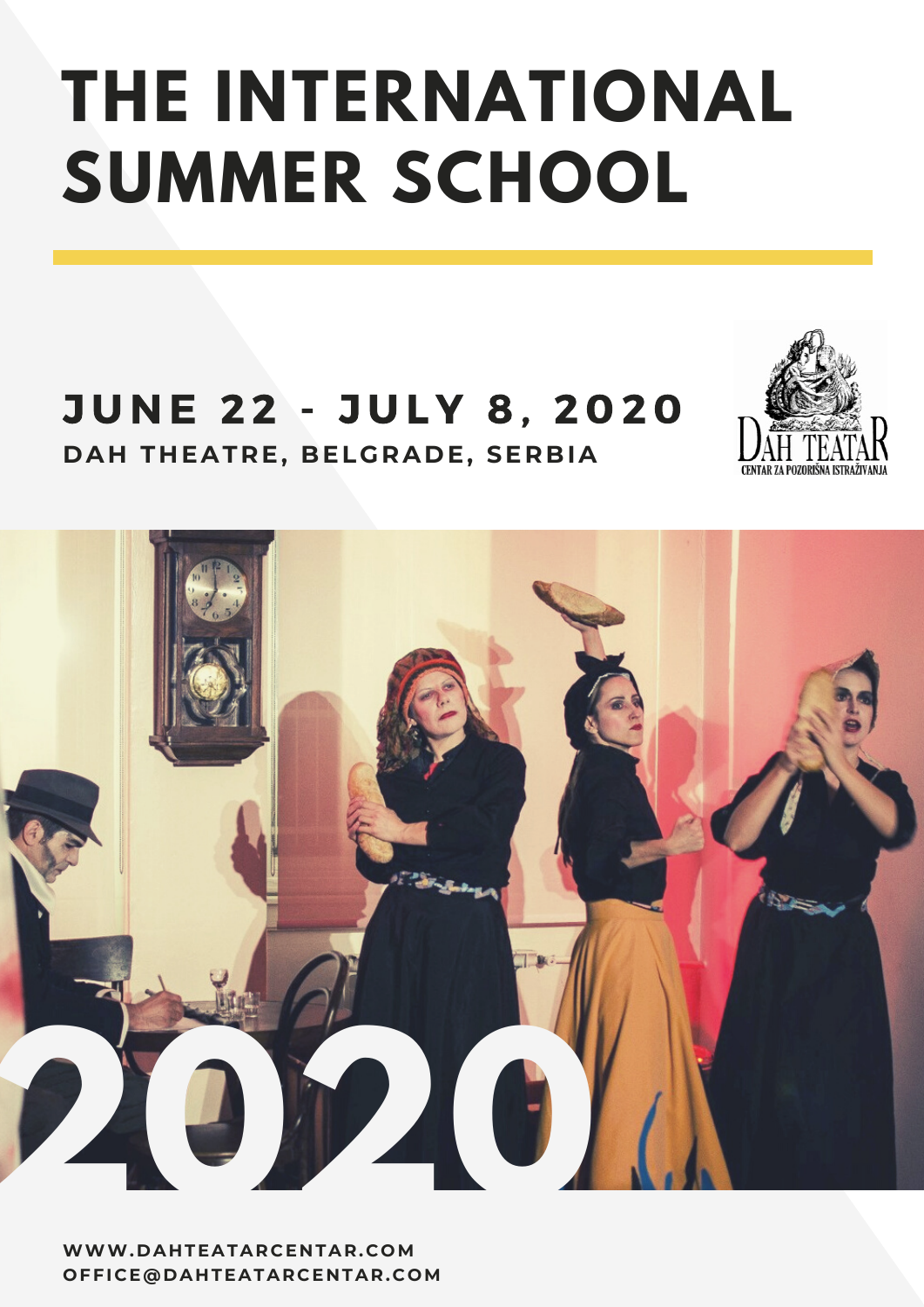

Lexington Books published the DAH Theatre: A Sourcebook edited by Dennis Barnett, foreword by Eugenio Barba.

#### THE SCHOOL CONSISTS OF

Every day practical work on performer's and director's skills and techniques

Practical work on developing participants' projects

Performances by DAH Theatre

Lectures by Dijana Milosevic

·

Video screening of DAH Theatre performances with discussion covering particular topics

Encounters with local artists and activists

Guided City Tours through Alternative Belgrade History. During these three weeks, students will work with the director and co-founder of DAH Theatre, Dijana Milosevic and a DAH Theatre actress, Ivana Milenovic Popovic.

The first ten days focus on the actor-director process, including developing a director's montage and exploring the actor's process for their own dramaturgical contributions to the final performance montage. The last five days focuses on personal projects you are currently devising.

We offer you our mentorship, assisting you to find how these processes can integrate with the work you wish to do in the future.

During this final week, you will work on your own piece with director Dijana Milosevic and other professional DAH Theatre actors. We anticipate that new creative energy might inspire new work and new direction for you and we are happy to assist you in devising a new piece with us.

The work will happen at DAH Theatre space in the city center and outdoors by the river and at Dijana Milosevic's personal houseboat.

#### DAILY SCHEDULE

10:00 - 16:00 Monday - Saturday All classes and discussions will be in English

# **APPLY NOW**